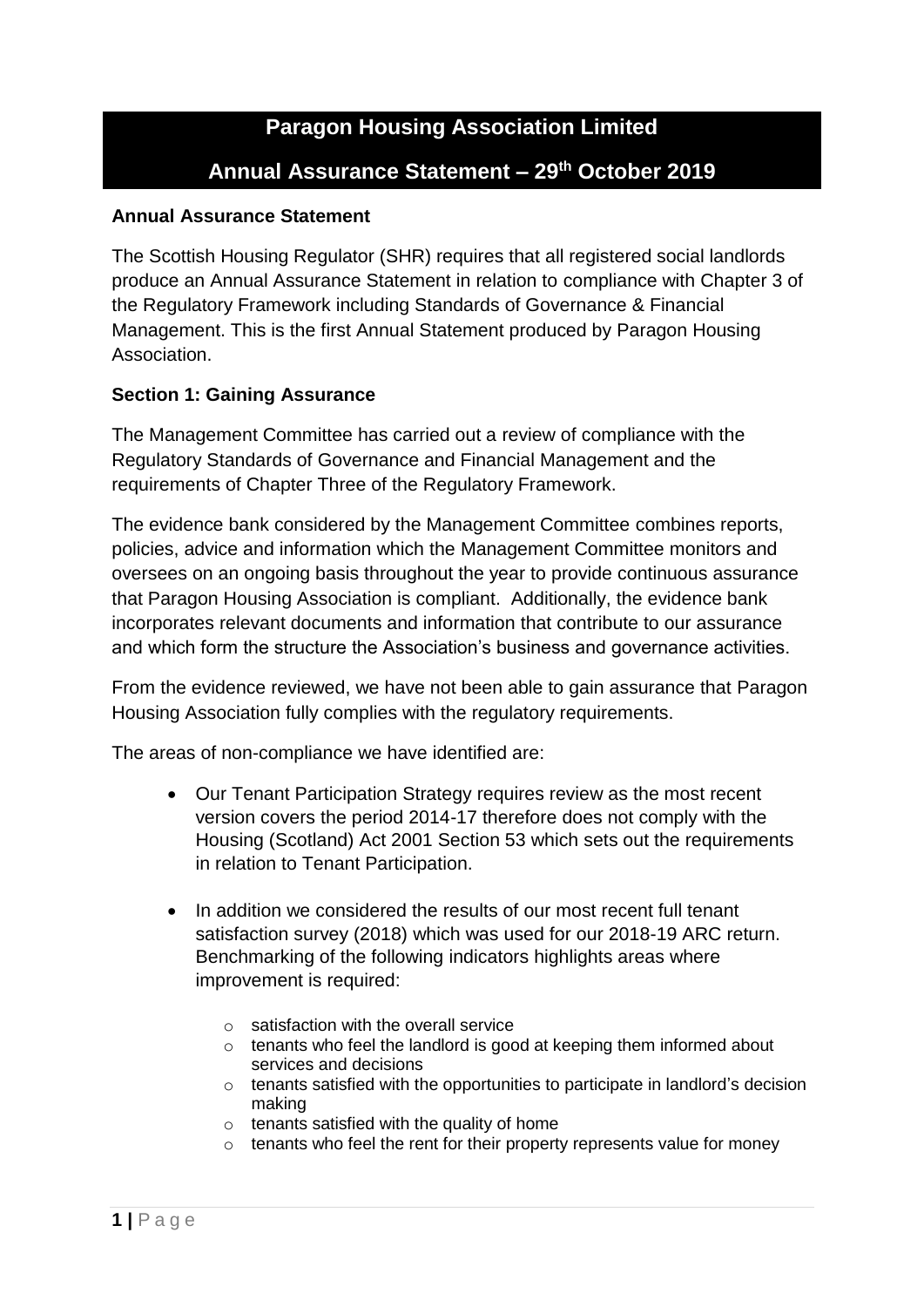A number of actions have been taken to address these issues to date and others are planned. These are detailed in our Compliance Action Plan at Annexe 1.

# **Section 2: Improvement Focus**

The Management Committee is not complacent about matters of performance and compliance. In reviewing compliance, we have adopted an improvement focus and have also identified a number of improvement actions which we will progress during the course of the year in addition to our Compliance Action Plan.

To support effective implementation, these actions form an Improvement Action Plan which will be monitored by the Management Committee at agreed intervals to ensure successful achievement.

# S**ection 3: Compliance Action Plan**

The Compliance Action Plan is attached at Annex A. The Management Committee will monitor progress at each meeting until it is concluded.

We will confirm our compliance as soon as we are satisfied that all of the necessary actions and improvements have been completed successfully.

# **Section 4: Authority**

As Chair, I was authorised by the Management Committee at a meeting held on 29<sup>th</sup> October 2019 to sign and submit this Assurance Statement to the Scottish Housing Regulator.

| Name        | <b>Flora Wallace</b> |
|-------------|----------------------|
| Designation | Chair                |
| Signature   |                      |
| Date        |                      |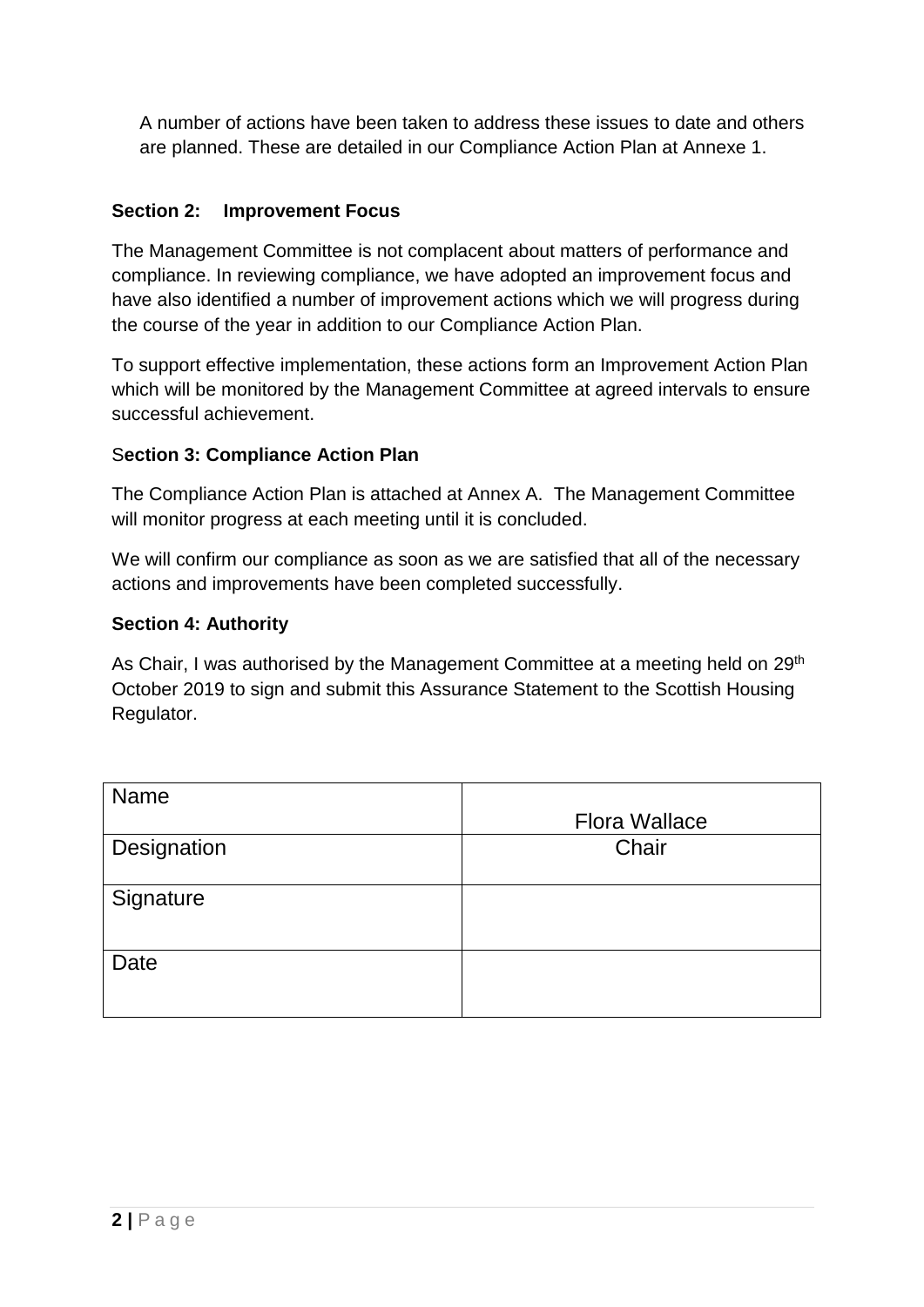#### **Annex A : Compliance Action Plan**

#### **Actions To Date**

In 2018, in recognition of the requirement to improve in relation to a number of ARC indicators, the Association successfully applied to participate in the Scottish Government's Tenant Engagement Programme , 'Next Steps'.

The resulting detailed Action Plan was developed with significant tenant involvement and the support of the Tenants Information Service (TIS) and this has formed the basis of our Compliance Action Plan. Actions around the key aims of the Next Step Action Plan are detailed below.

To test and evaluate the effectiveness of the Action Plan the Management Committee approved an ongoing programme of independent tenant survey "reality checks" and these have been incorporated into the Compliance Action Plan. These commenced in September 2019.

We believe that by delivering this Compliance Action Plan we will be able to approve a Tenant Participation Strategy and drive performance in relation to the ARC indicators in as highlighted above.

Note on abbreviations/terms used in the plan

| TD                   | <b>Tenant Participation</b>                |
|----------------------|--------------------------------------------|
| TARA                 | <b>Tenant and Residents Associations</b>   |
| <b>Realty Checks</b> | Ongoing sample tenant satisfaction surveys |
| <b>VFM</b>           | Value for Monev                            |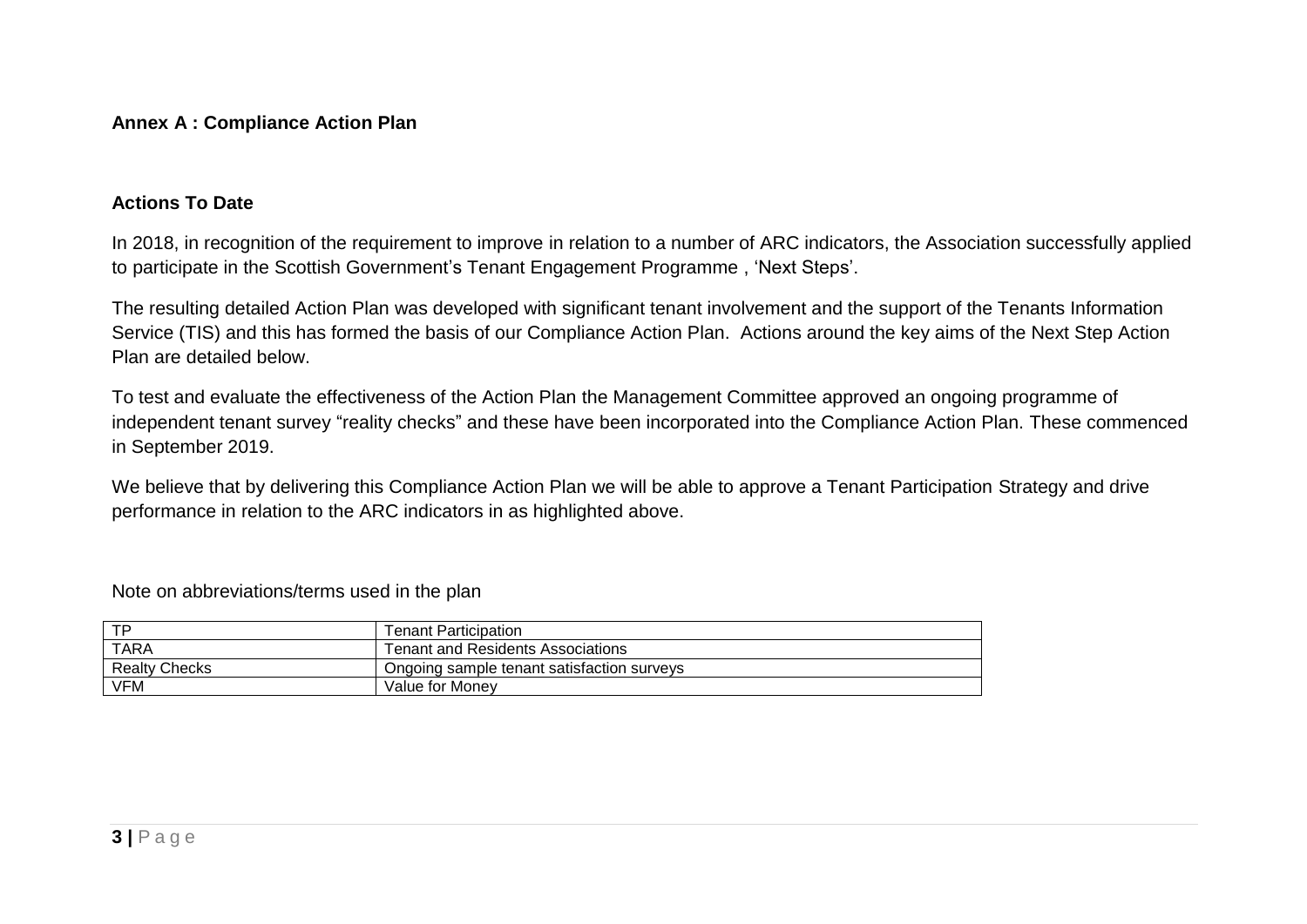| <b>Action</b><br>Reference | Aim                                                                                                                                                    | <b>Example Action</b>                                                                                                      | <b>Intended Outcome</b>                                                                                                                                  | <b>Target Completion</b><br><b>Date</b>                                                       | <b>Monitoring</b><br><b>Arrangements</b>                                                                                                                           |
|----------------------------|--------------------------------------------------------------------------------------------------------------------------------------------------------|----------------------------------------------------------------------------------------------------------------------------|----------------------------------------------------------------------------------------------------------------------------------------------------------|-----------------------------------------------------------------------------------------------|--------------------------------------------------------------------------------------------------------------------------------------------------------------------|
| NS1                        | Have current TP Strategy<br>in place by April 2020                                                                                                     | Develop TP Strategy in<br>partnership with Clacks<br>Council and in consultation<br>with tenants and other<br>stakeholders | <b>Fully compliant Tenant</b><br><b>Participation Strategy</b>                                                                                           | Strategy to<br>Management<br>Committee for<br>approval March<br>2020                          | Strategy in place by<br>March 2020 - ongoing<br>progress reports to<br>Management Committee<br>detailing progress against<br>milestones.                           |
| NS <sub>2</sub>            | Raise awareness of tenant<br>participation<br>opportunities, through<br>communication to<br>tenants, RTO's, customers<br>and others.                   | Develop online quarterly<br>reports a) performance<br>reports and b) a you said we<br>did report                           | November 2019<br>Tenants and other stakeholders<br>provided with regular<br>performance information and<br>actions taken to improve<br><b>March 2020</b> | Reality Checks' will give<br>early indication of<br>success of actions,<br>ongoing reports to |                                                                                                                                                                    |
|                            |                                                                                                                                                        | Develop use of Social Media<br>to promote benefits and<br>successes of TP at PHA                                           |                                                                                                                                                          |                                                                                               | Management Committee<br>detailing progress against<br>milestones                                                                                                   |
| NS3                        | Support the development<br>of new and existing<br>tenants and residents'<br>organisations and support<br>their members to<br>participate and influence | Promote TARA and tenant<br>involvement in Estate<br>Walkabouts with PHA and<br>other partners                              | Increased awareness of local<br>issues and concerns, improved<br>joint working.                                                                          | Immediate                                                                                     | Ongoing reports to<br>Management Committee<br>detailing progress against<br>milestones. 'Reality<br>Checks' will give early<br>indication of success of<br>actions |
|                            | PHA Policy and Service<br>Delivery.                                                                                                                    | Support communities to set<br>up new TARAs                                                                                 | Increased number of groups &<br>increased tenant involvement                                                                                             | Ongoing                                                                                       | Ongoing reports to<br>Management Committee                                                                                                                         |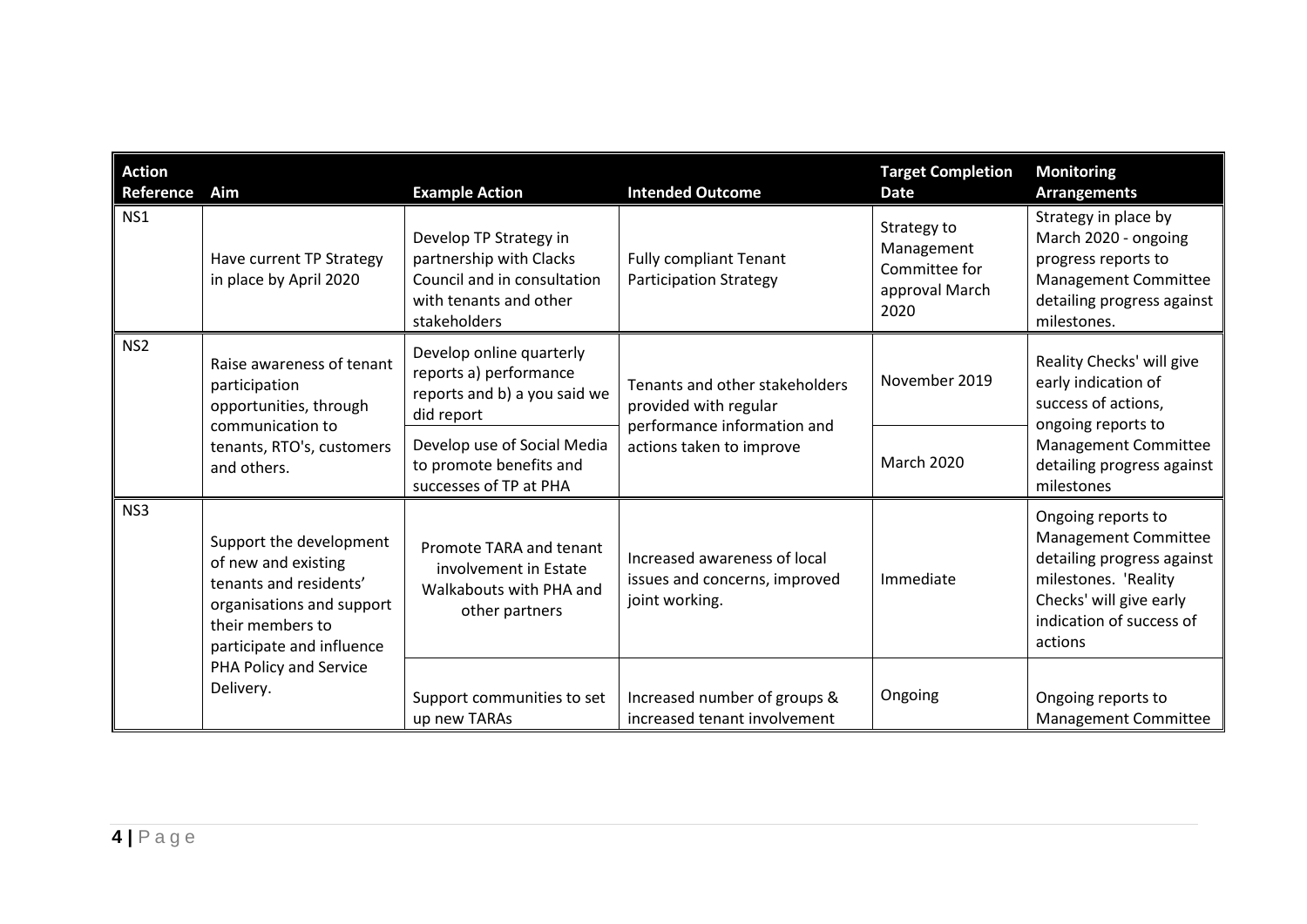| <b>Action</b><br>Reference | Aim                                                                                                                                    | <b>Example Action</b>                                                                                                   | <b>Intended Outcome</b>                                                                                                                     | <b>Target Completion</b><br><b>Date</b> | <b>Monitoring</b><br><b>Arrangements</b>                                                                                                                                  |
|----------------------------|----------------------------------------------------------------------------------------------------------------------------------------|-------------------------------------------------------------------------------------------------------------------------|---------------------------------------------------------------------------------------------------------------------------------------------|-----------------------------------------|---------------------------------------------------------------------------------------------------------------------------------------------------------------------------|
| NS4                        | Provide opportunities for<br>individual tenants and<br>customers to participate<br>and influence PHA Policy<br>and Service Delivery    | Further develop and<br>maintain Focus and Policy<br>consultation group registers                                        | Increased number of tenants<br>involved in Focus groups and PHA<br>Consultation                                                             | Ongoing                                 | 'Reality Checks' will give<br>early indication of<br>success of actions                                                                                                   |
|                            |                                                                                                                                        | Develop alternative<br>methods of communicating<br>and consulting with tenants<br>(text, email, on line surveys<br>etc) | Additional communication from<br>customers, increased feedback<br>and participation                                                         | March 2020                              | Ongoing reports to<br><b>Management Committee</b><br>detailing progress against<br>milestones. 'Reality<br>Checks' will give early<br>indication of success of<br>actions |
|                            |                                                                                                                                        | Develop Business Plan<br>Consultation opportunities<br>re tenants needs, priorities<br>and rental income                | Increased awareness of business<br>plan, budgets and rents.<br>Increased tenant and customer<br>influence in decision making                | Commence April<br>2020                  | Reality Checks will give<br>early indication of<br>success with VFM<br>indicator,                                                                                         |
| NS5                        | Investigate Opportunities<br>to encourage 'Involving<br>all' Groups to participate<br>and influence PHA Policy<br>and Service Delivery | Work with schools and<br>other organisations to raise<br>awareness of housing and<br>involvement opportunities          | Young people aware of housing<br>options and role of PHA,<br>increased involvement of young<br>people in housing and community<br>activity. | April -June 2020                        | Ongoing reports to<br>Management Committee<br>detailing progress against<br>milestones                                                                                    |